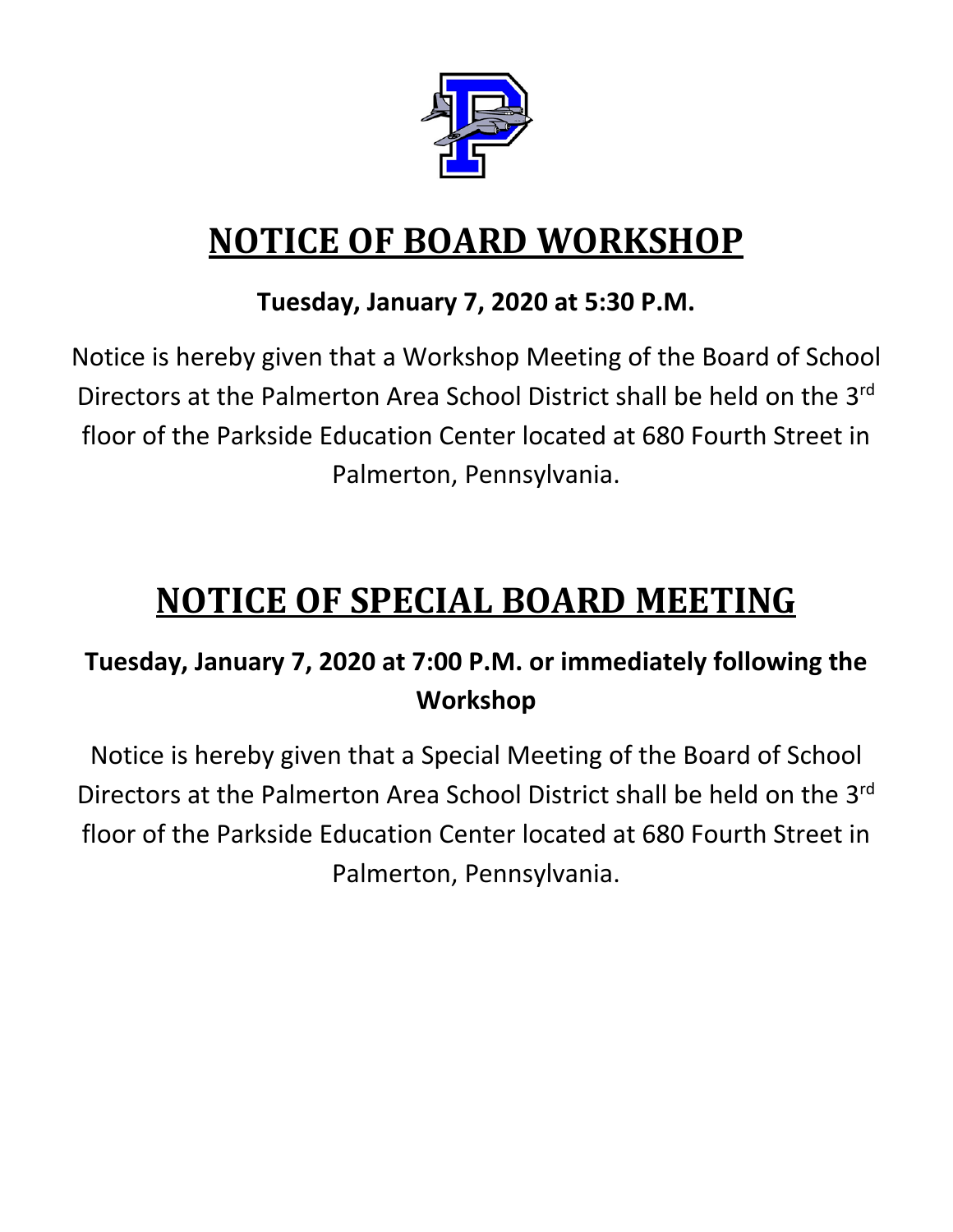# **Palmerton Area School District Board Workshop January 7, 2020 – 5:30 PM**

- 1. Comprehensive Plan, Curriculum, and Technology
- 2. Building and Grounds
- 3. Policy
- 4. Other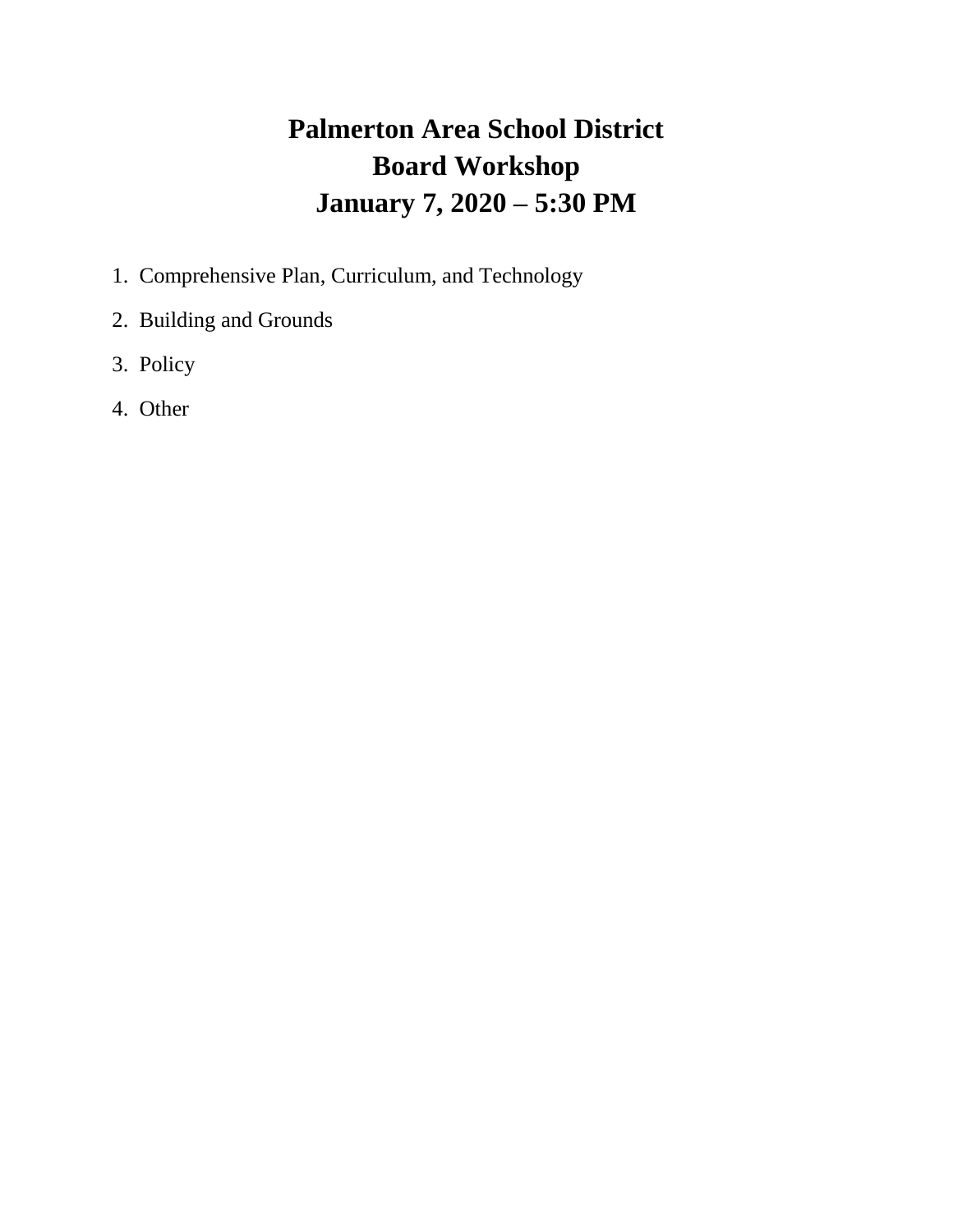### **PALMERTON AREA SCHOOL DISTRICT SPECIAL MEETING OF THE BOARD OF SCHOOL DIRECTORS**

Tuesday January 7, 2020 Conference Room 680 Fourth Street, Palmerton, PA 18071

#### **1. CALL TO ORDER, 7 P.M. or immediately following the workshop meetings:**

**2. ROLL CALL:**

| Ms. Baumgardt | <b>Ms. Fallow</b> | Ms. Haas          | <b>Ms. Larvey</b> | Mr. Mazepa             | Mr. Paules    |
|---------------|-------------------|-------------------|-------------------|------------------------|---------------|
| Ms. Recker    | Mr. Scherer       | <b>Ms Zellers</b> | Mr. Kish          | <b>Atty. Lochinger</b> | Dr. Lonoconus |

**3. SUPERINTENDENT'S REPORT:**

**4. OLD BUSINESS:**

**5. PUBLIC PARTICIPATION: (POLICY #903)** There shall be time available for public participation at the beginning and end of each board meeting. The beginning session is open for agenda items only and the ending session is open for any agenda times or issues relating to school district policies and operations; Informal requests shall be afforded five (5) minutes for presentation. Should the speaker find the five (5) minute time allotment to be insufficient for his/her presentation, a more detailed written presentation shall be an option. Please note that public interruption of the meeting will detract from the Meeting.

#### **6. CONSENT AGENDA:**

Motion for the Board of Directors to approve the attached consent agenda

Motion by: \_\_\_\_\_\_\_ Seconded by: \_\_\_\_\_\_\_\_\_\_\_\_\_\_\_

Vote: Yes\_\_\_\_\_\_\_ No \_\_\_\_\_\_ Absent\_\_\_\_\_\_\_ Abstentions \_\_\_\_\_\_\_\_\_\_

#### **7. FISCAL:**

A. Motion for the Board of Directors to approve \_\_\_\_\_\_\_\_\_\_\_\_\_ as the selected Energy Service Company to engage in an Investment Grade Audit (IGA) of the Palmerton Area School District facilities at no expense to the District. The purpose of the Investment Grade Audit is to develop final pricing and savings for the possibility of entering in to a Guaranteed Energy Savings Agreement.

Motion by: \_\_\_\_\_\_\_ Seconded by: \_\_\_\_\_\_\_\_\_\_\_\_\_\_\_ Vote: Yes\_\_\_\_\_\_\_ No \_\_\_\_\_\_ Absent\_\_\_\_\_\_\_ Abstentions \_\_\_\_\_\_\_\_\_\_

B. Motion for the Board of Directors to approve the settlement agreement and release between Scot Engler and the Palmerton Area School District.

Motion by: \_\_\_\_\_\_\_ Seconded by: \_\_\_\_\_\_\_\_\_\_\_\_\_\_\_

Vote: Yes\_\_\_\_\_\_\_ No \_\_\_\_\_\_ Absent\_\_\_\_\_\_\_ Abstentions \_\_\_\_\_\_\_\_\_\_

C. Motion for the Board of Directors to approve PPL Foundation Empowering Educators grant in the amount of \$1,000 for STEM project at Towamensing Elementary School. Motion by: \_\_\_\_\_\_\_ Seconded by: \_\_\_\_\_\_\_\_\_\_\_\_\_\_\_ Vote: Yes\_\_\_\_\_\_\_ No \_\_\_\_\_\_ Absent\_\_\_\_\_\_\_ Abstentions \_\_\_\_\_\_\_\_\_\_

#### **8. PERSONNEL:**

A. Approve Amanda Zellers as a part-time cafeteria worker, effective January 8, 2020, at the rate of \$13.06 /hour

 Motion by: \_\_\_\_\_\_\_ Seconded by: \_\_\_\_\_\_\_\_\_\_\_\_\_\_\_ Vote: Yes\_\_\_\_\_ No \_\_\_\_\_ Absent\_\_\_\_\_\_\_ Abstentions \_\_\_\_\_\_\_\_\_

#### **9. PUBLIC PARTICIPATION:**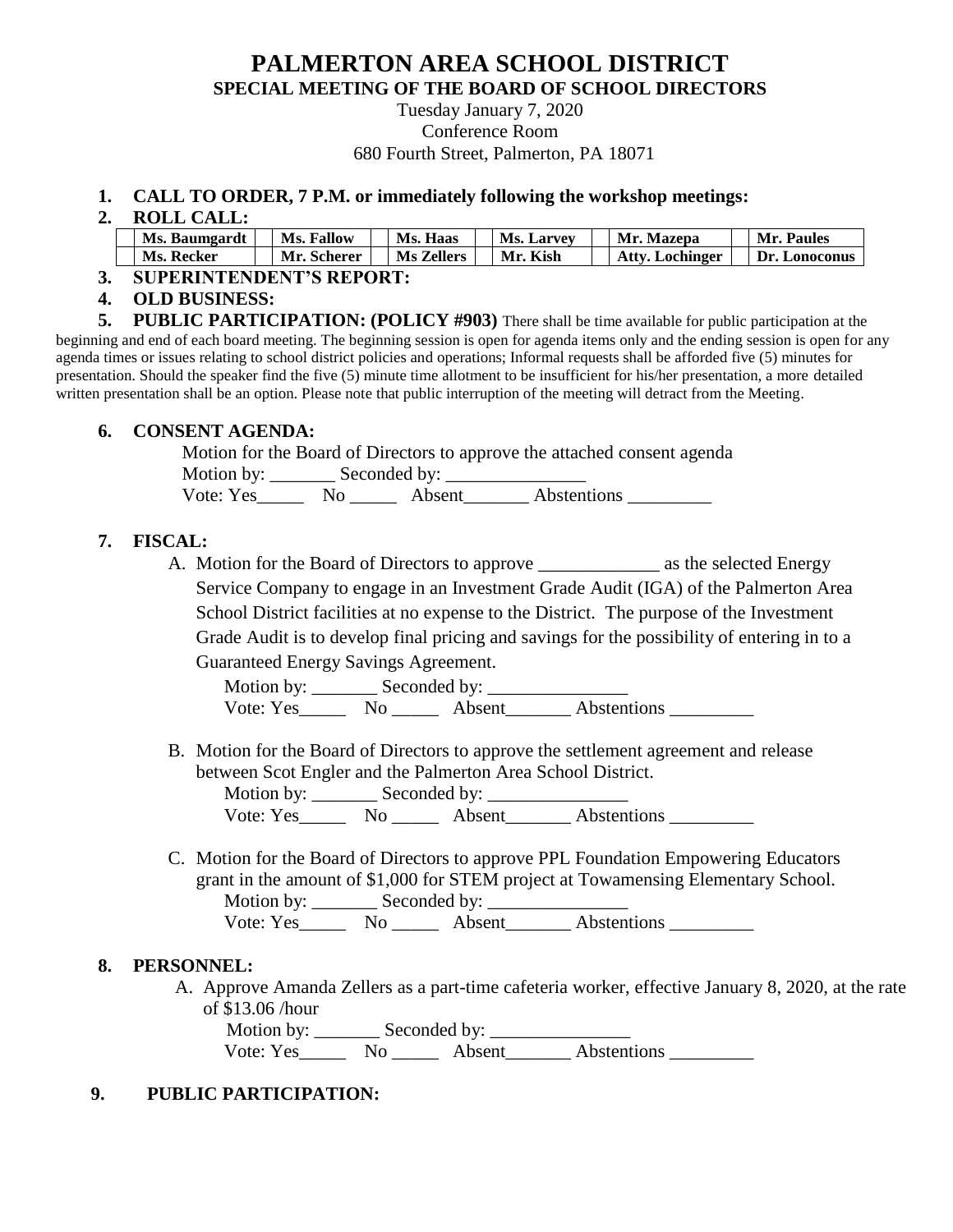#### **10. FOR THE GOOD OF THE ORDER:**

#### **11. ADJOURNMENT:**

Motion by: \_\_\_\_\_\_\_\_\_\_\_\_\_\_\_\_\_\_\_\_\_ Seconded by: \_\_\_\_\_\_\_\_\_\_\_\_\_\_\_\_\_\_\_\_\_\_\_\_\_\_\_\_\_\_\_\_\_\_

Yes\_\_\_\_\_\_\_\_\_ No\_\_\_\_ Abstentions \_\_\_\_\_\_\_\_\_\_\_\_\_\_\_\_\_\_\_\_\_\_\_\_\_\_\_\_\_\_\_

## **PASD MEETING SCHEDULE: BOARD MEETING:** TUESDAY, JANUARY 21,2020 AT 6:30 PM